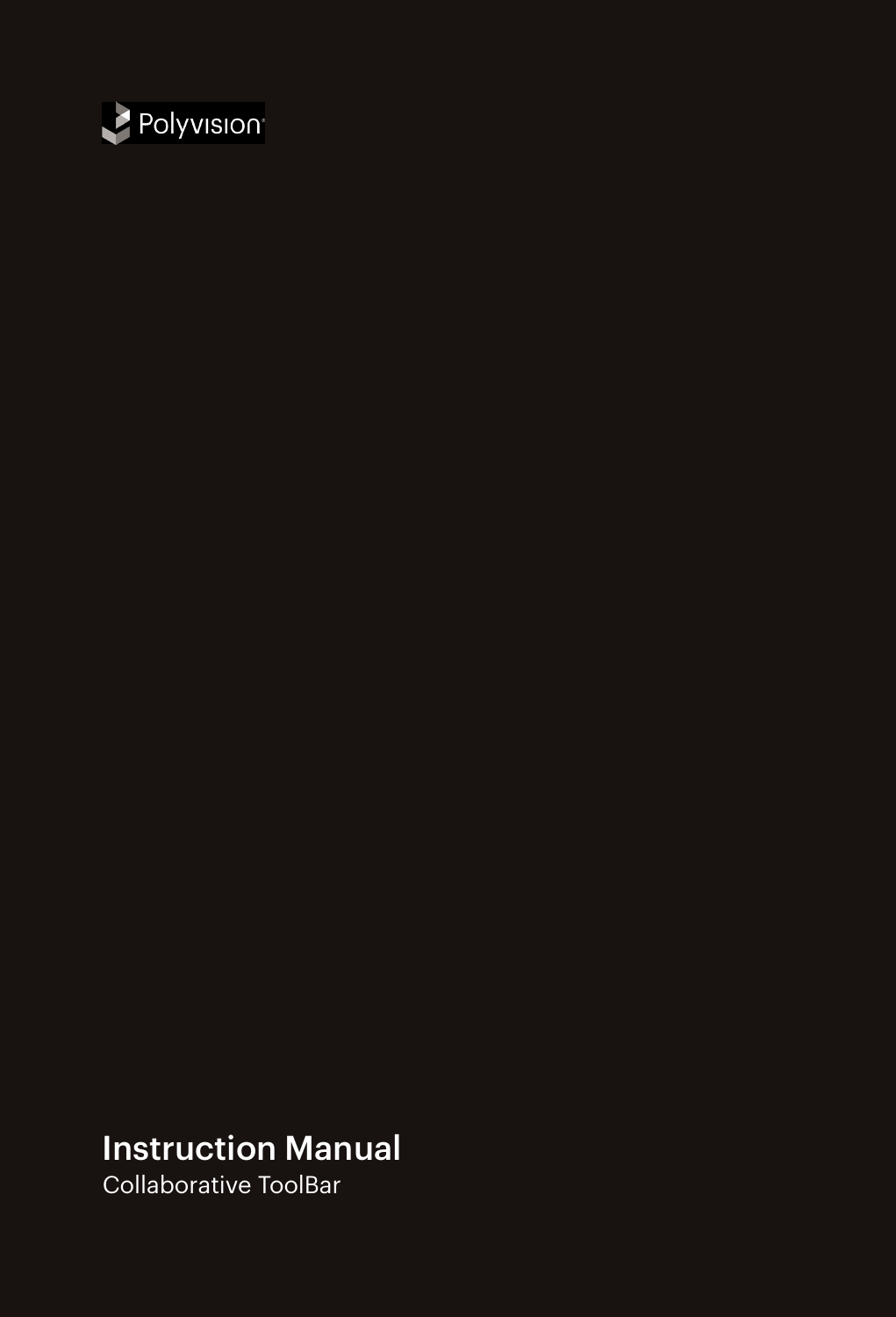## Install the ToolBar on Your Board

- **1** Prior to setting up your accessory ToolBar, we recommend you perform an initial cleaning on your writing board following the directions on page 6.
- **2** Next, remove the **ToolBar** from the package and place it on your magnetic writing board. You can place the ToolBar three different ways. The open side should always face the board (see page 2). Choose the one that fits you best!
- **3** Remove the **round, magnetic eraser** from the package, place in the docking system of the ToolBar.
- **4** Remove your **writing tools** from the bag and place them in the "fingers" of the ToolBar.

#### **Your accessory kit is ready to use!**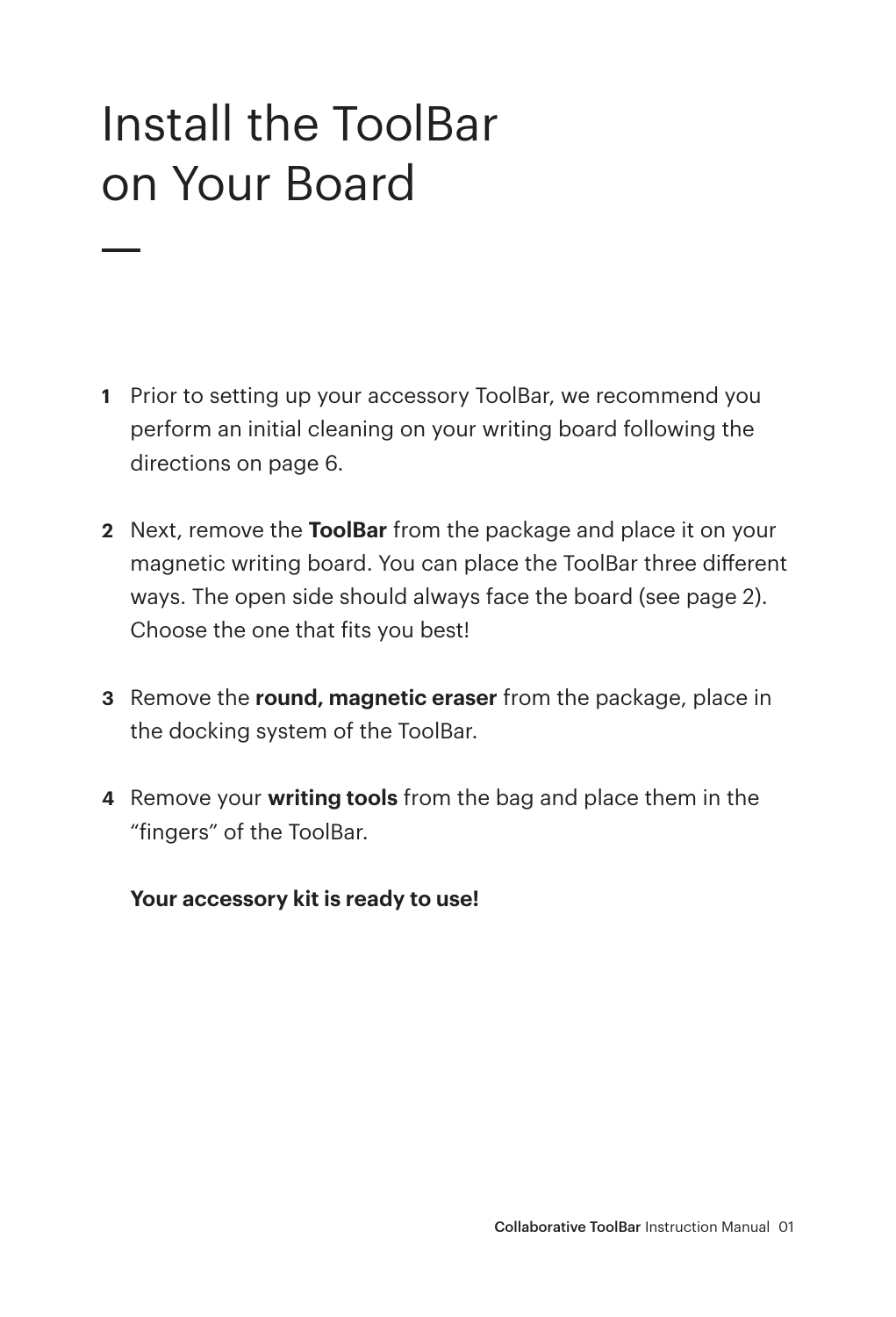

Aligned on the lower side of the board

Aligned on the right side of the board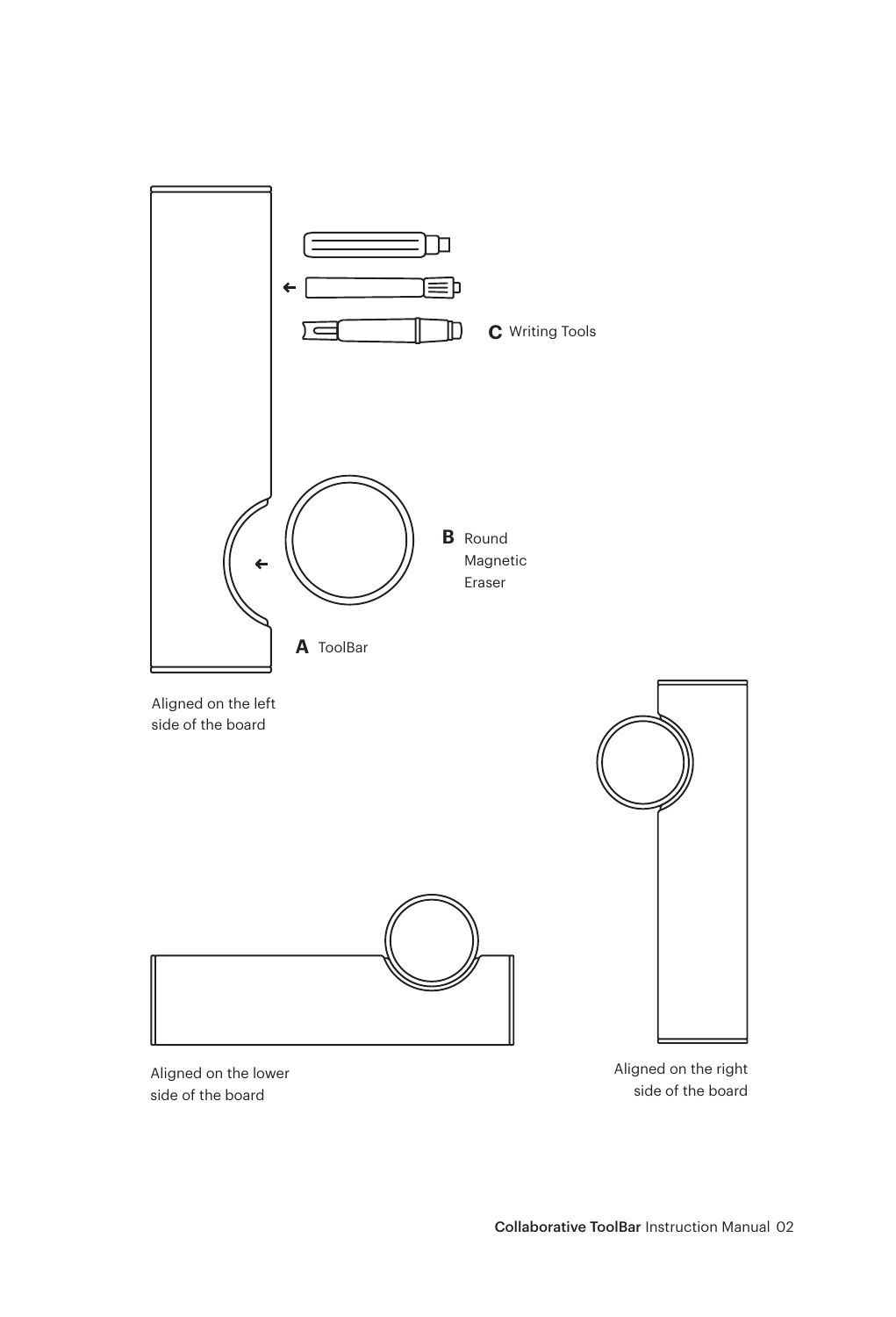### Keep Your Eraser Clean

Your eraser is already assembled with a microfiber cloth. To maximize the erasability of your writing board, keep your eraser clean and free of residue. In your ToolBar Kit, you have been provided two additional microfiber cloths to switch out when one gets worn or dirty. Once removed, microfiber cloths can be washed for reuse. When you're ready for a fresh microfiber cloth follow the steps on page 4.

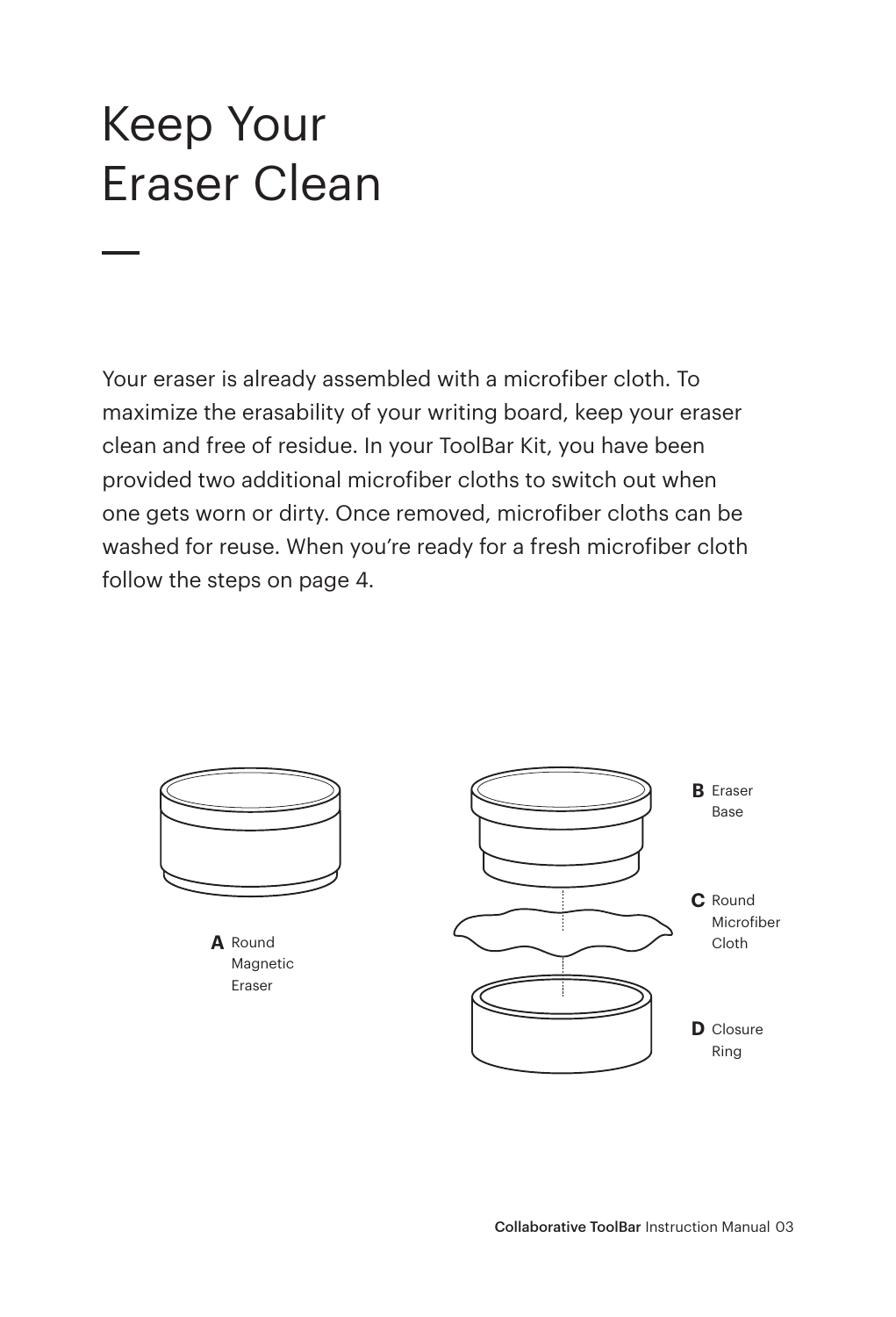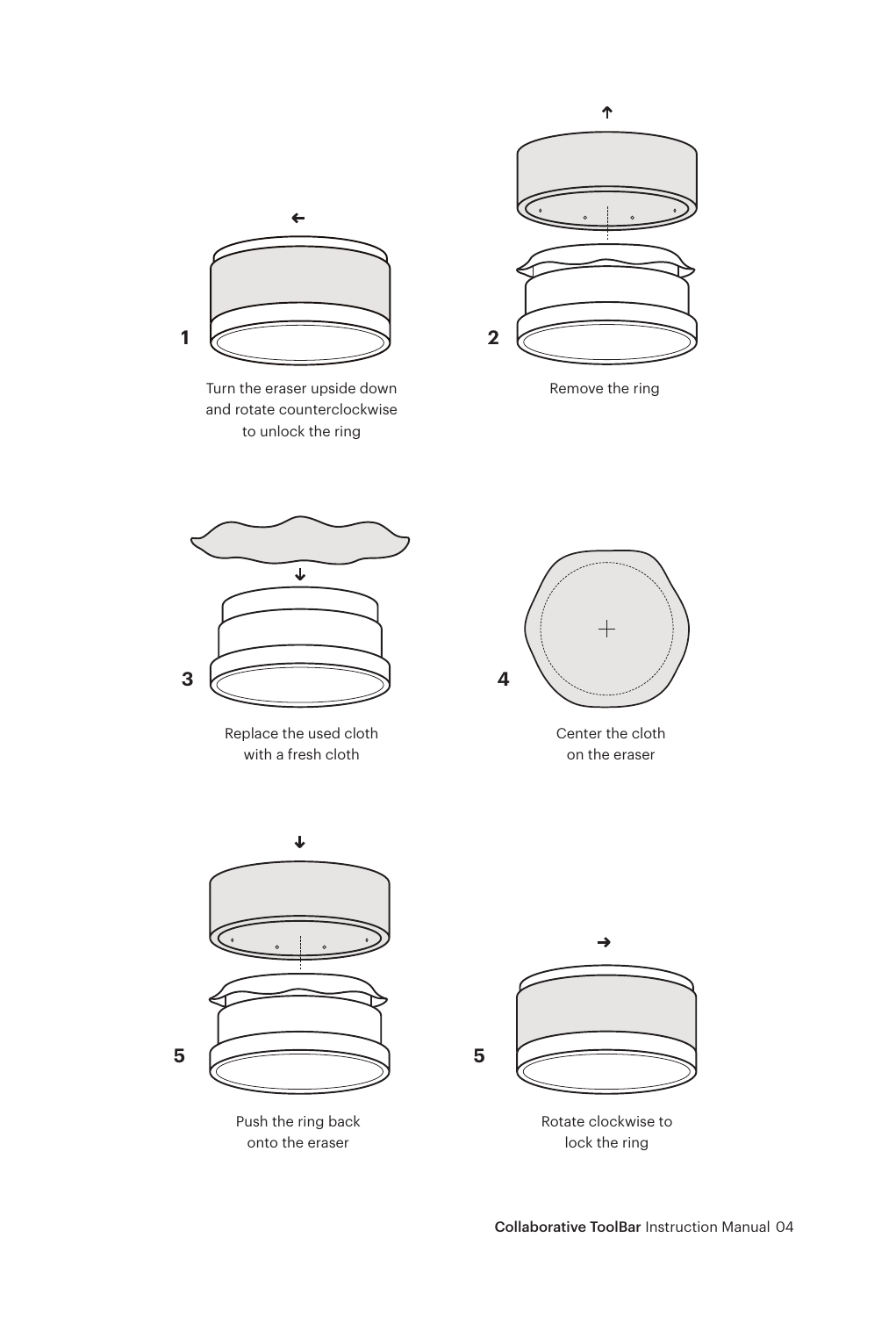# Cleaning Your Writing Board

### Initial cleaning

- **1** If present, remove the protective film.
- **2** Wipe writing board with a clean cloth moistened with a highquality whiteboard cleaner.
- **3** Dry surface with a clean cloth.

**For chalk surfaces:** Apply chalk to the entire surface using the long side of the chalk. Erase the board. Keep erasers clean and dry. Clean the surface with warm water and rinse well, wiping the surface with a window stripper or squeegee. Allow the surface to dry before use.

Boards used moderately should be cleaned two to three times a week. Boards used more intensely may require daily cleaning.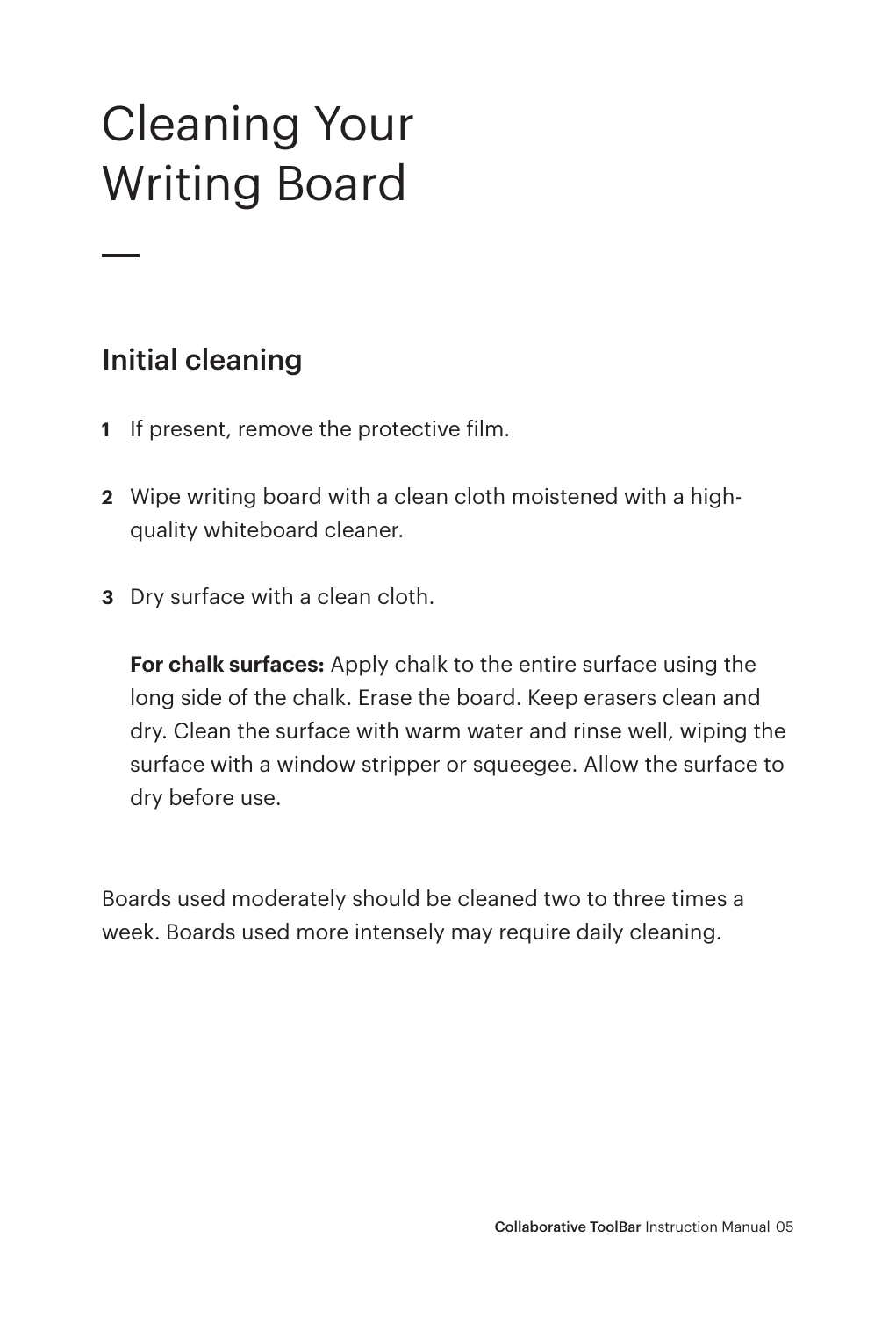## Cleaning + Maintenance

### Daily cleaning

- **1** Wipe surface with a clean cloth moistened with warm water.
- **2** Dry surface with a clean cloth.

**For chalk surfaces:** use a window stripper or squeegee and allow the surface to dry completely before use.

### Weekly cleaning

- **1** Wipe surface with a clean cloth moistened with a high-quality whiteboard cleaner. Note: Using a non-appropriate cleaner may result in poor dry erasability due to the build-up of residues from the cleaner on the surface.
- **2** Dry surface with a clean cloth.

**For chalk surfaces:** use a window stripper or squeegee and allow the surface to dry completely before use.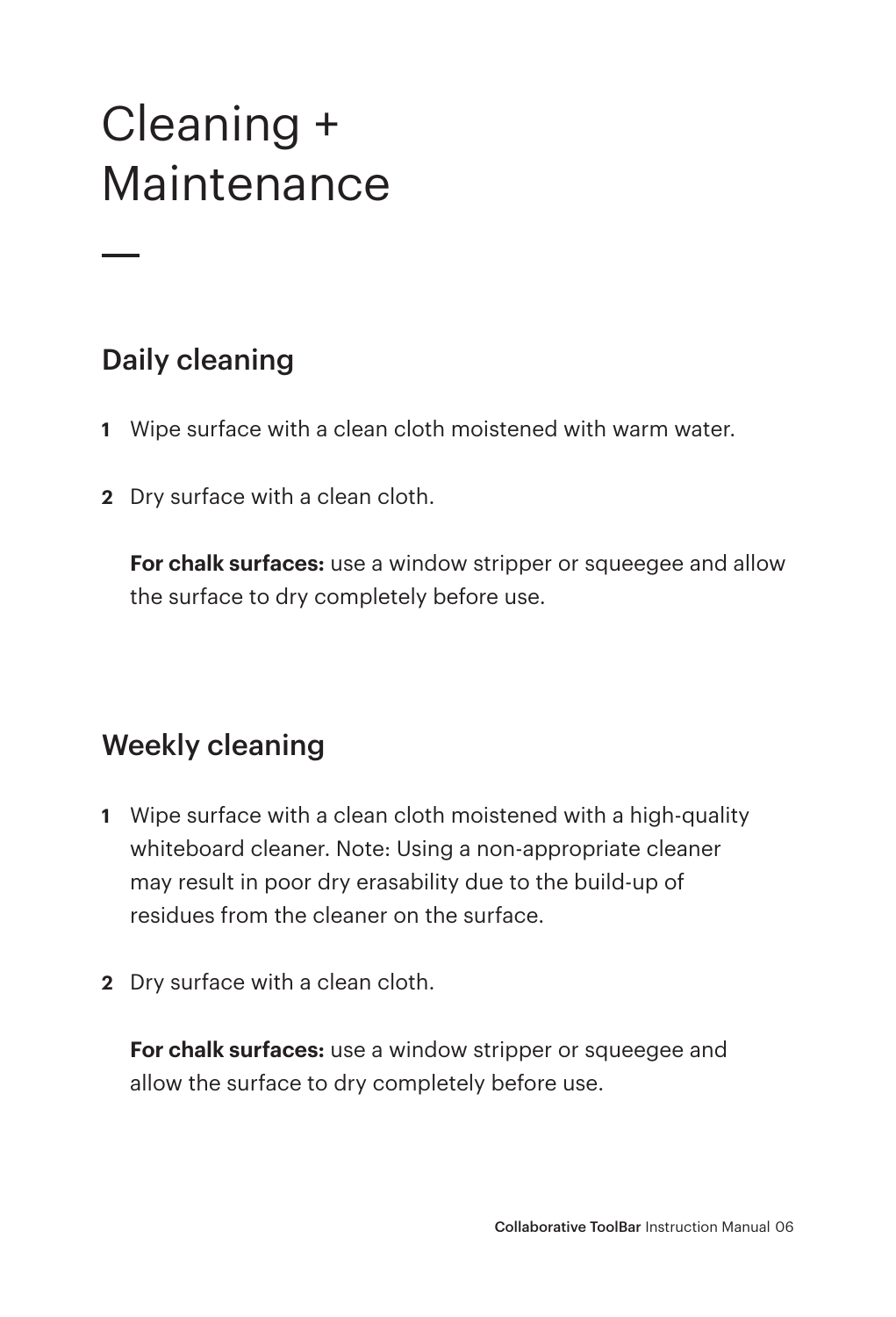### Remove Markings + Residue

### Cleaning difficult marks

**To remove hard to clean stains** moisten a clean, dry cloth with water and apply a small amount of abrasive cleaner to the cloth. Work in small sections cleaning the area using a back and forth motion with gentle pressure. Wipe off all reside with a dry cloth.

**Soap residues** on the surface will result in decreased dry erasability. Rinse well with clean water and wipe dry with a clean cloth.

**To quickly and easily remove permanent marker**, go over the top of the writing with a dry erase marker. Then, simply erase. In most cases, this will remove the marker.

**For chalk surfaces**, clean the surface with clean, warm water. (Use 5% Extran MA 02 or phosphate-containing cleaner in water and rub well with a kitchen sponge when necessary.) Rinse well with clean water and wipe the surface with a window stripper or squeegee. Allow the surface to dry completely before use.

For warranty information visit polyvision.com/warranty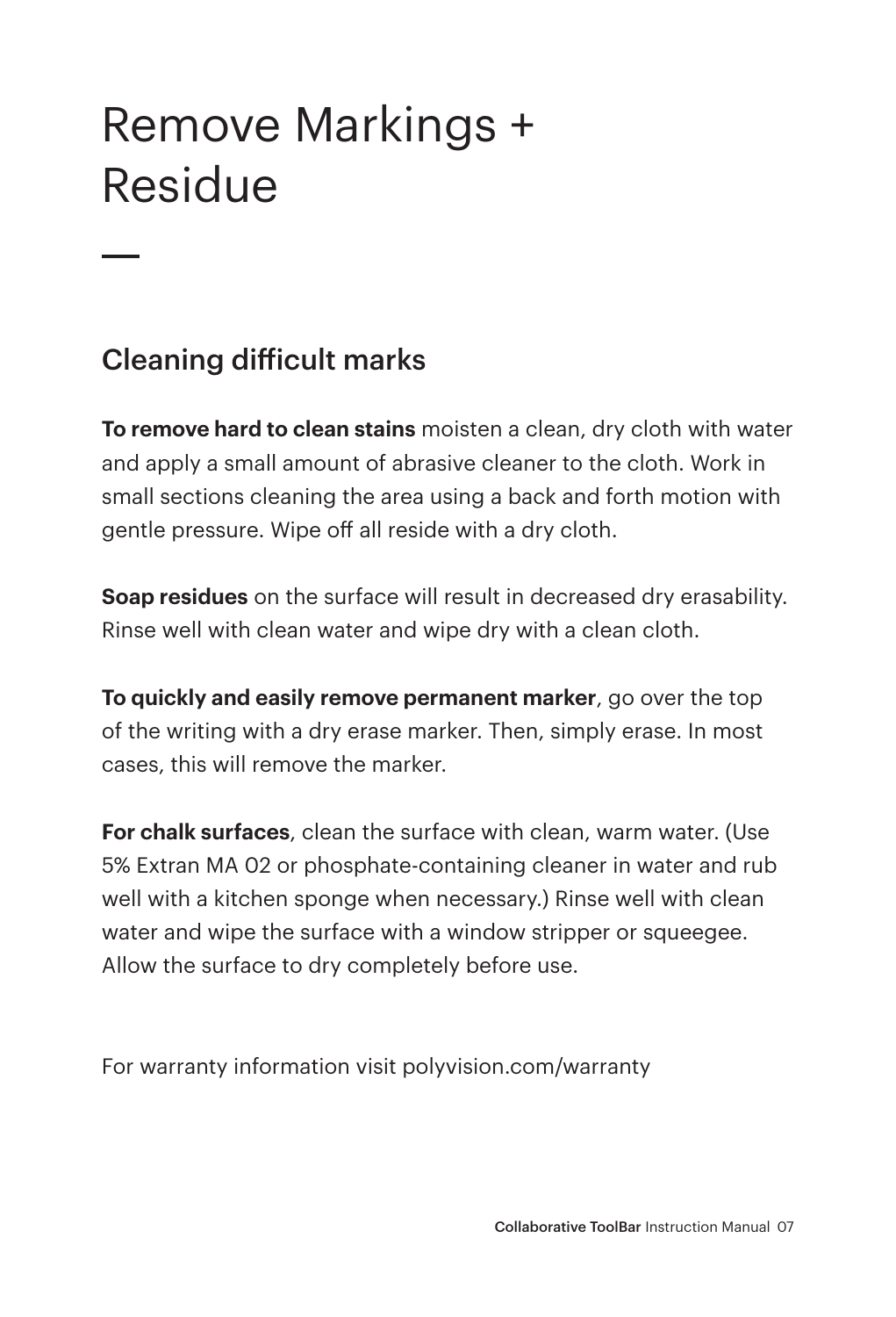## Order New Tools

Order another set of writing tools or spare parts through your local dealer or our customer service team.



#### **Americas + Asia Pacific**

Contact your local Steelcase dealer to place an order.

#### **Europe, Middle East, Africa**

Place an order through our customer service representatives: EMEAsupport@polyvision.com **+32.89.32.31.30**